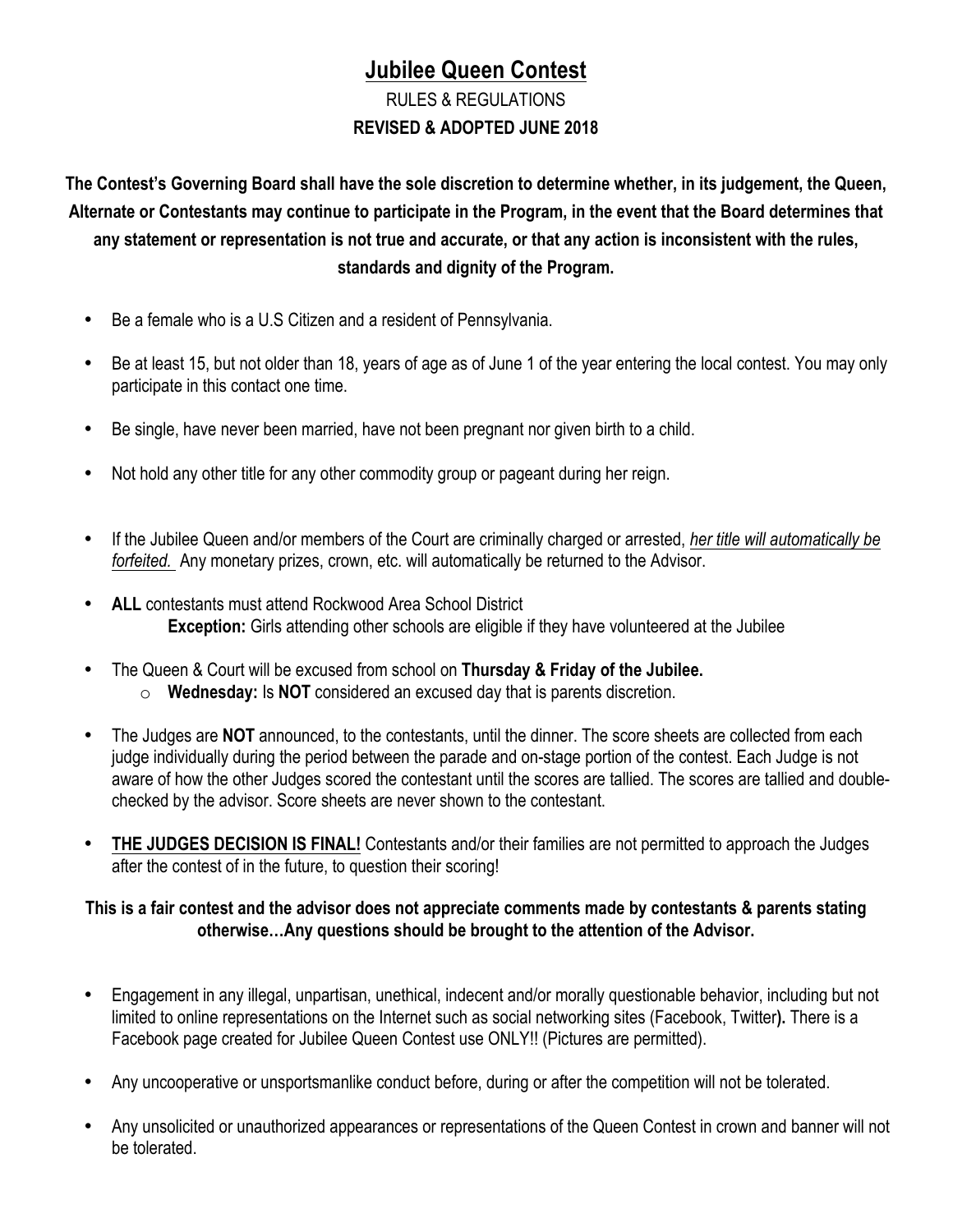- Use of any illegal controlled dangerous substances or abusing the use of alcohol or other dangerous substances will result in dismissal.
- Wearing of the Queen Crown & Contestant Sash's is to be considered an honor and privilege. The bearer represents herself, her family, her community and the Jubilee. Therefore professional appearance is expected while in crown and sash.
	- o **Appropriate attire for day:** Dresses & Skirts
	- o **Appropriate attire for evening:** Dress pants, Corduroys, Khakis

Attire that is conducive to the specific appearances or event (business casual, formal, etc.)

- **NO** Jeans with holes
- **NO** Visible piercings (other than earrings) or tattoos
- **NO** outfit that is too low cut, too short, or too revealing (you will be asked to change)

**NO** clothing that advertises, promotes, or glorifies the use of alcohol, tobacco, drugs, or anything inconsistent with the dignity of the Queen Contest.

### **(Changes will be made by Advisor ONLY as to if the attire will change for the day/evening)**

- Under **NO** circumstances are the Queen & Court allowed to separate during the evening hours.
	- It is strongly recommended that the Court stays in well-lighted areas of the Jubilee Grounds
- Nicole will meet with the Queen & Court individually to discuss any problems or concerns that arise. Nicole will notify the Queen & Court when she is leaving the Jubilee grounds and will give a number of where she can be reached.
- The Queen & Court must remember that they will constantly be in the public's eye and should act appropriately at all times. You have been chosen to represent N.C.R.V.F. Co. & Jubilee.

#### **Under no circumstances will the following behaviors/actions be tolerated:**

- Public display of affection swearing, smoking, and drinking alcoholic beverages
- You must be willing to limit your time with your friends at the Jubilee
- Your duty is to greet the public, answer questions and offer assistance to them
- Any unsolicited/unauthorized appearances of representations of the Queen Contest in crown and or sash
- ALL of the participants will be responsible for sending "Thank You" cards to the sponsors of their respective prizes. "Thank You" cards are asked to be mailed out within **2 Weeks** after the contest. Without the support of the sponsors, you would not receive these prizes.
- Any problems/concerns that arise during the Jubilee or throughout the year should be addressed to Nicole Johnson. Under **NO** circumstances should a NCRVFD Member or Auxiliary member be contacted.